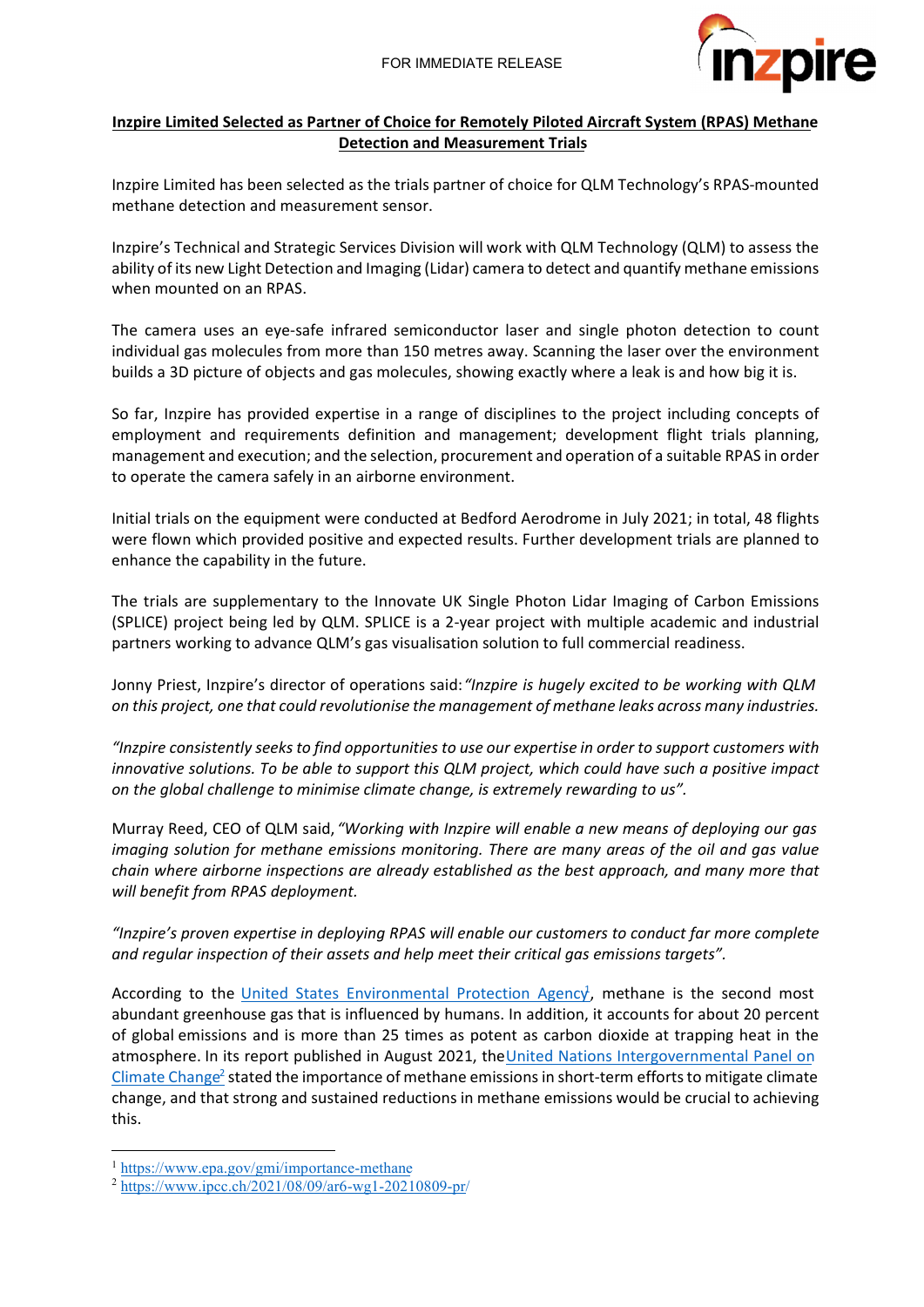

As governments therefore continue to increase regulation and emissions monitoring requirements across industries, companies must be able to detect and measure accurately the extent of their methane gas emissions if they are to focus their efforts on reducing them. Sources of emission can be intermittent and widely distributed, meaning existing equipment is often not fit for purpose. QLM is seeking to meet industry requirements for more practical and effective approaches to detect and quantify emissions that are cost-efficient and which can be deployed at scale.

## **Inzpire Limited**

Founded in 2005, Inzpire is a multi-award-winning supplier of advanced defence training, technical services and cutting-edge mission systems. The company is a trusted partner of the UK MOD and employs highly experienced former military personnel who work alongside defence engineers and business professionals to deliver operationally credible solutions to military, private and public sector customers. Find out more atwww.inzpire.com.

## **Inzpire Limited's Technical and Strategic Services Operational Business Unit (OBU)**

Inzpire's Technical and Strategic Services OBU has personnel embedded in UK service commands, delivery teams and MoD headquarters. They provide continuity, experience and technical knowledge that supports military output both in the UK and internationally.

The OBU specialises in equipment capability development and assessment; integrated test, evaluation and acceptance plans; mission data; electronic warfare; and concept development to both military and civilian customers.

## **QLM Technology Ltd**

QLM is a Bristol-based start-up which was created out of the desire to create opportunities for organisations to achieve Net Zero.

The company was founded by CTO Xiao Ai as he carried out postgraduate research into single photon Lidar gas detection at the University of Bristol. Aware of the ever-growing need to understand comprehensively the extent of emissions of methane and other key greenhouse gases, he realised that his research could help enable organisations worldwide to achieve Net Zero through mitigation of greenhouse gas emissions. Find out more at:https://qlmtec.com/.

> **ENDS IMAGE BELOW**